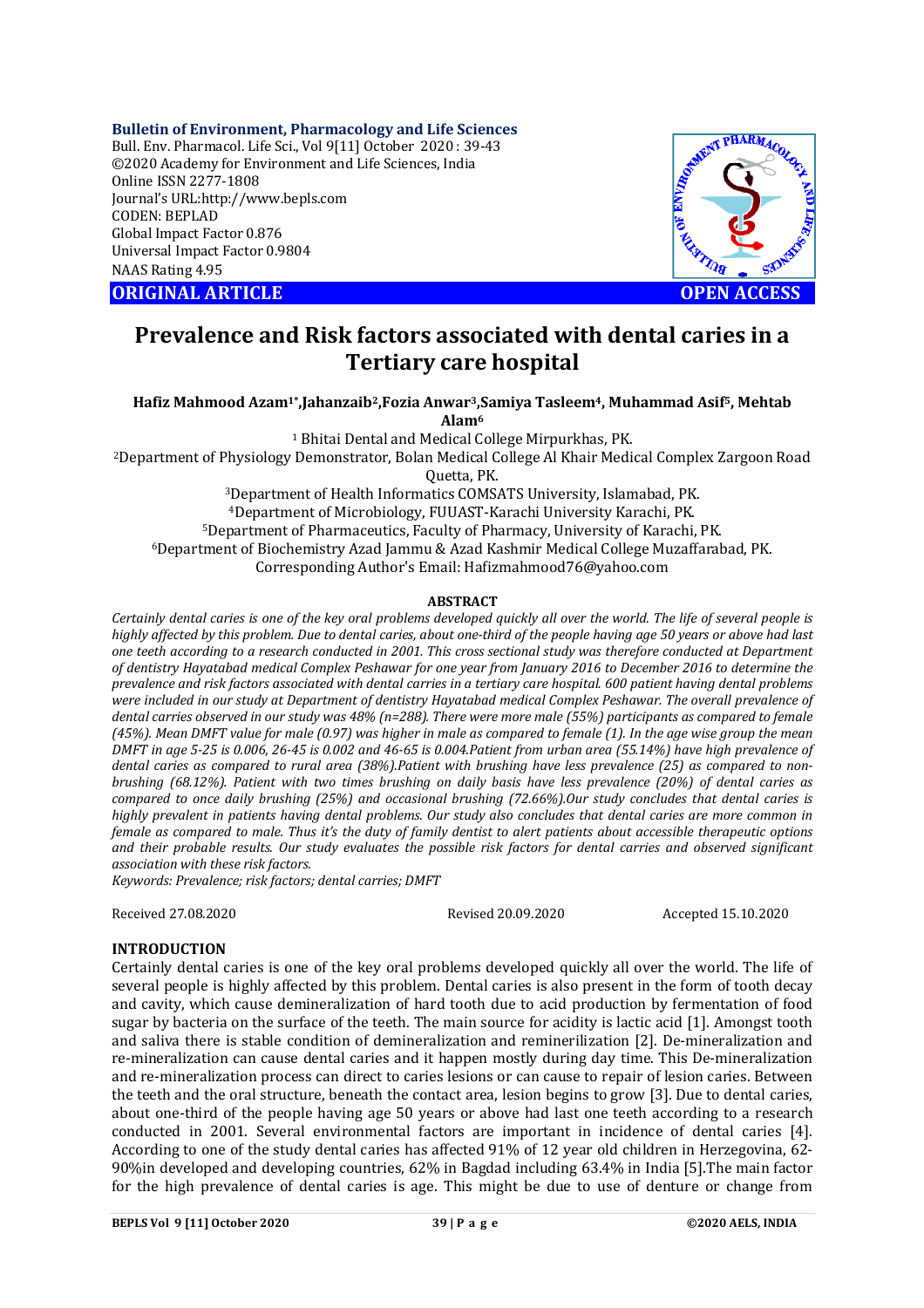compound to simple sugar or poor hygiene of mouth. In one of the survey by National Health and Nutrition Examination at United States in 1999-2004 reported that there is decrease in the prevalence of dental caries from 90% in 1970 but however the prevalence is still higher than 92% and about 95% in developing countries. A previous study has reviewed many studies on the risk factors of dental caries in adults [5]. It could be concluded that caries develop with the age. It also develops in the adults who prevent caries. The less developed countries are trying their best to fight against the dental caries. The DMFT index goal of WHO had been achieved about 80% of the countries [6]. However the prevalence of dental caries is continuously increasing in about all the developing countries across the globe. In the last 50 years there is a continuous increase in DMFT index from 1.6 to 10.4according to global report of WHO [7]. An earlier cross sectional study was conducted in India on school children in age of 13-15. They reported mean DMFT of 2.41[8]. 94% prevalence of dental caries was reported in primary school children in Riyadh [8]. Concurrently, a recent study done in Tehran reported that there is drop in mean DMFT from1.6 to 0.7 [8]. A previous report by WHO showed that in 12 year old children, there is increase in DMFT from 1.2 in 1990 to 1.38 in 2004but in age group of 35-45 years, DMFT reaches to 17.73. This increase is due to missing component of the teeth due to dental caries [9]. The risk of dental caries is enhanced by much general health status which is also considered as risk factors for heart diseases and diabetic patients [10]. Globally dental caries is considered as important health problem and in children it is highly prevalent [11]. Many factors are considered to be involved in high prevalence of dental caries in developing countries. These factors include, habit of eating unhealthy food, no proper and satisfactory health care services, no or poor public health service access and use of limited fluoride. Whereas the decrease in the prevalence of the dental caries in developed countries is due to many factors including, changes in eating of sugar, habit of oral hygiene, more participation in oral program for health and preventive program on population base. Furthermore, the rapid rise in the prevalence of dental caries in developing countries might be due to urbanization and western lifestyle acceptance without having effective public health programs [12]. In one of the study by WHO in many districts of Pakistan reported that dental caries is the most common chronic disease of children as it is seven times more common than hay fever and five times than asthma [13, 14]. The present study was aimed to determine the prevalence and risk factors associated with the dental carries in Hayatabad Medical Complex Peshawar.

# **MATERIAL AND METHODS**

This cross sectional study was conducted at Department of dentistry Hayatabad medical Complex Peshawar for one year from January 2016 to December 2016 to determine the prevalence and risk factors associated with dental carries in a tertiary care hospital. 600 patient having dental problems were included in our study at Department of dentistry Hayatabad medical Complex Peshawar. Before the study started, local research and ethical committee of Hayatabad medical Complex Peshawar approved our study. A written informed consent was obtained from all the participants in our study. For the confirmation of the diagnosis of dental caries, full medical history and clinical examination was done. The technique for sampling was non-probability sampling and confidence level 1 and samples size was 600 patients at precision 0.1. The inclusion criteria for our study were all the patients having dental problem of age from 5 to 65 years. While the exclusion criteria were patients having chronic debilitating disease like carcinoma, tuberculosis and diabetes or patients having prolong steroid therapy and patients having BMI less than 18.

# **RESULTS**

All the information of the included patients regarding biological data and DMFT score was recorded. A tooth in deteriorated and discolored condition was recorded as decayed. Tooth had been extracted or imbalanced surfaces or rather a dynamic equilibrium with its surrounding environment was considered as missing. A tooth presented with an inadequate restoration which had no defective or decayed areas around it was said to be filled.

The overall prevalence of dental carries observed in our study was 48% (n=288). (Table 1) There were more male (55%) participants as compared to female (45%). (Table 2) Mean DMFT value for male (0.97) was higher in male as compared to female (1). (Table 3) In the age wise group the mean DMFT in age 5-25 is 0.006, 26-45 is 0.002 and 46-65 is 0.004. (Table 4) Patient from urban area (55.14%) have high prevalence of dental caries as compared to rural area (38%). Patient with brushing have less prevalence (25) as compared to non-brushing (68.12%). Patient with two times brushing on daily basis have less prevalence (20%) of dental caries as compared to once daily brushing (25%) and occasional brushing (72.66%). Significant association of different risk factors was observed with the prevalence of dental caries as the p value was 0.001 which is significant (p value less than 0.05) (Table 5).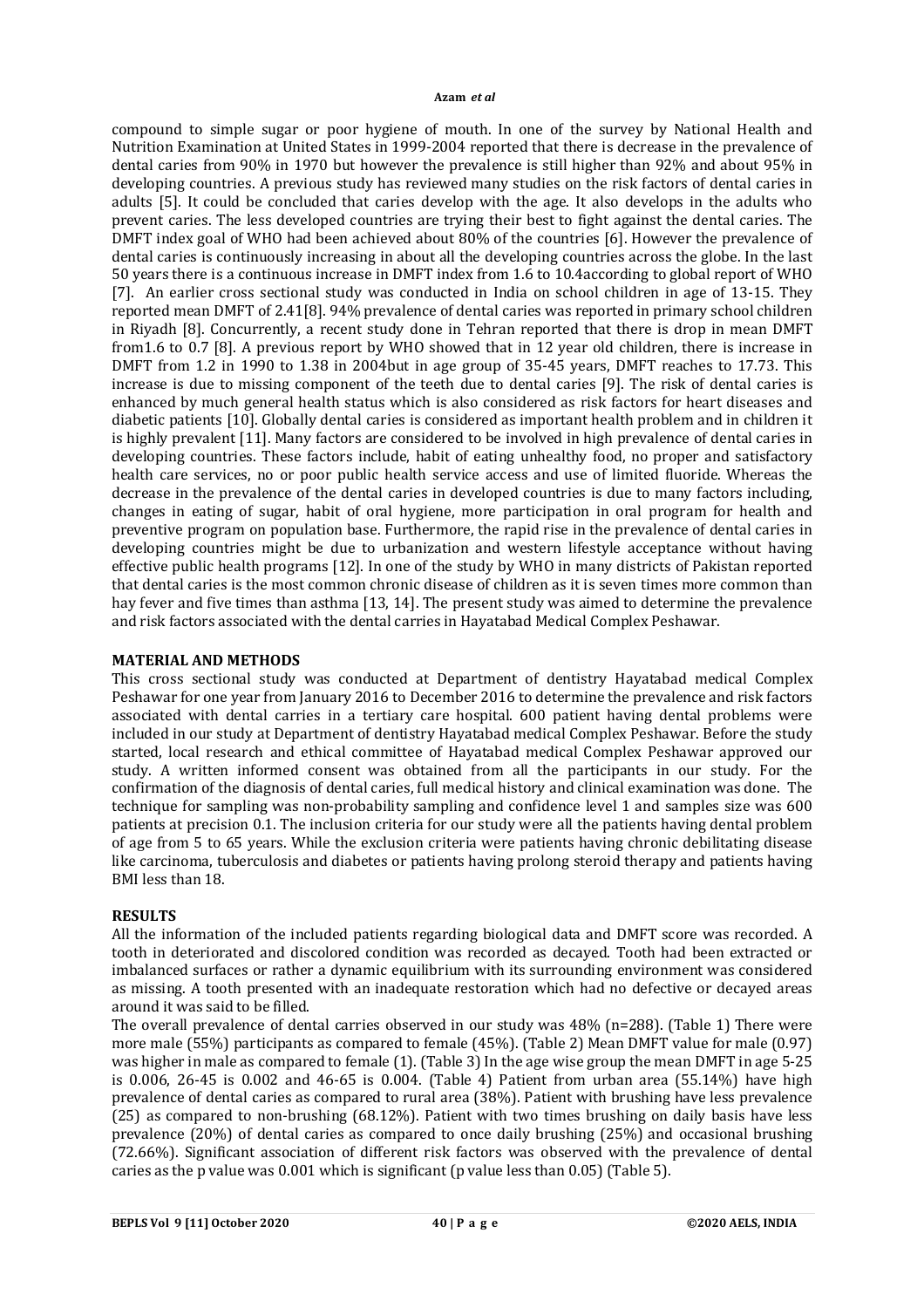### **Table 1: Overall prevalence of dental carries**

|     |           | Total sample   Dental carries positive n $(\%)$   Dental carries negative n $(\%)$ |
|-----|-----------|------------------------------------------------------------------------------------|
| 600 | 288 (48%) | 312 (52%)                                                                          |

# **Table 2: Gender wise participant in our study**

| Gender | l Total no | percentage |
|--------|------------|------------|
| Male   | 330        | 55%        |
| Female | 270        |            |

### **Table 3: Gender wise mean DMFT score**

| Gender          | Gender |          |
|-----------------|--------|----------|
|                 | Male   | l Female |
| Total cases     | 330    | 270      |
| Mean DMFT score | በ 97   |          |

#### **Table 4: Age wise mean DMFT score**

| Age group | No of patients | Mean DMFT score |  |  |  |
|-----------|----------------|-----------------|--|--|--|
| $5 - 25$  | 80             | 0.006           |  |  |  |
| 26-45     | 380            | 0.002           |  |  |  |
| 46-65     | 140            | 0.004           |  |  |  |
| Total     | 600            | 0.012           |  |  |  |

#### **Table 5: Risk factors associated with the dental caries**

| Risk factor          | Category     | N   | Dental carries result |             |                 |
|----------------------|--------------|-----|-----------------------|-------------|-----------------|
|                      |              |     | $N + ve(%)$           | $N - ve(%)$ | <i>p</i> -value |
| Residential status   | Rural        | 250 | 95 (38)               | 155(62)     | 0.001           |
|                      | Urban        | 350 | 193(55.14)            | 157(44.85)  |                 |
| <b>Brushing</b>      | Yes          | 280 | 70(25)                | 210(75)     | 0.001           |
|                      | No           | 320 | 218(68.12)            | 102(31.88)  |                 |
| No of brushing time. | Once daily   | 200 | 50(25)                | 150(75)     | 0.001           |
|                      | Twice daily  | 100 | 20(20)                | 80(80)      |                 |
|                      | Occasionally | 300 | 218 (72.66)           | 82 (27.33)  |                 |



**Fig 1: Risk factors associated with the dental caries**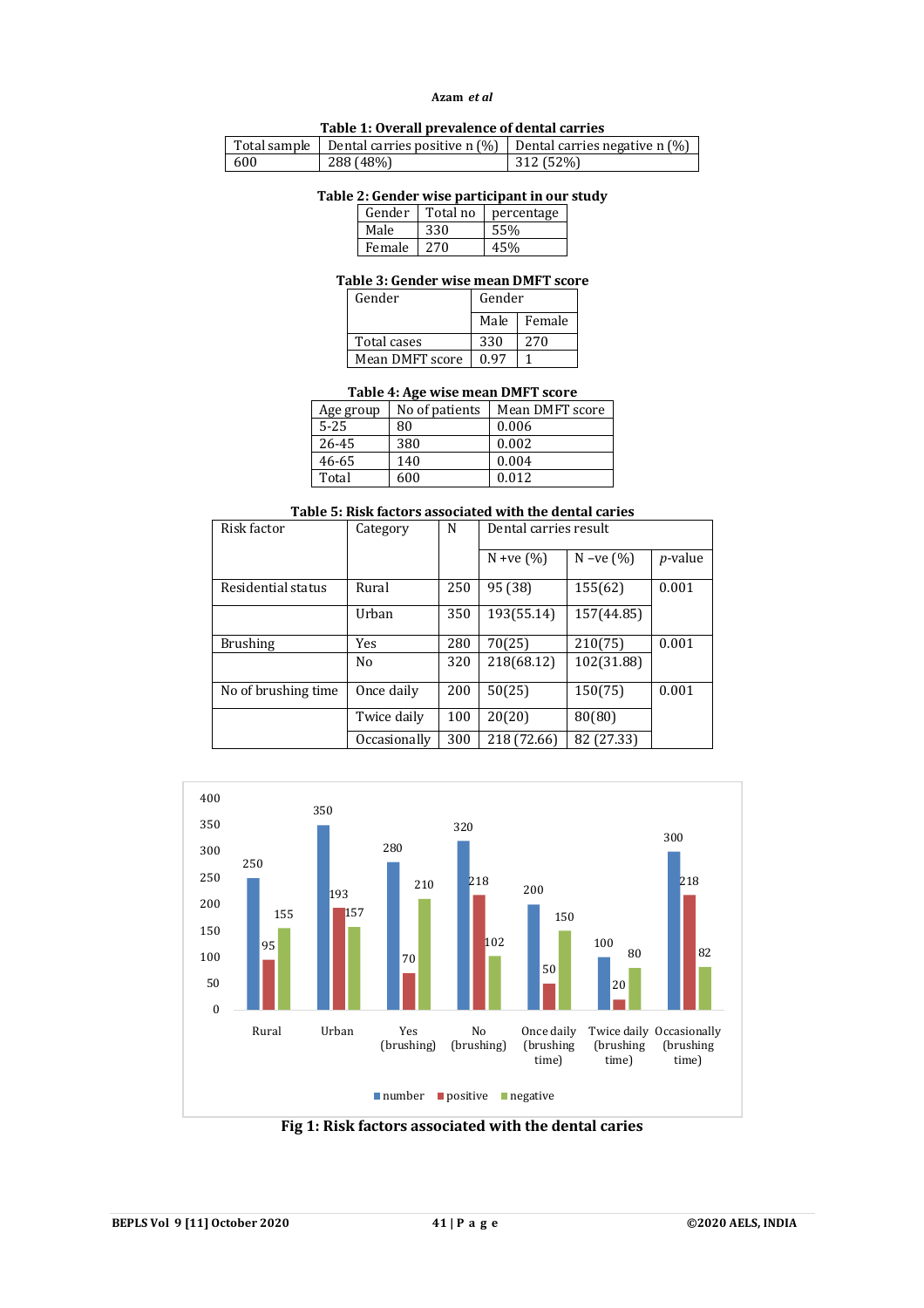# **DISCUSSION**

Certainly dental caries is one of the key oral problems developed quickly all over the world. The life of several people is highly affected by this problem. Dental caries is also present in the form of tooth decay and cavity, which cause demineralization of hard tooth due to acid production by fermentation of food sugar by bacteria on the surface of the teeth. The main source for acidity is lactic acid [1]. To the major extent the oral health in the developed world had been improved but the oral health in less developed countries is still a major concern for public health. In less developed countries the important agenda in oral health is dental caries. There are few studies available on dental caries. The WHO path finder survey is the only reliable source of information of 11 countries but this survey has been done in less frequent manner. There is need of further regional studies for more information about dental carries. According to our study overall prevalence of dental carries observed was 48% (n=288).There were more male (55%) participants as compared to female (45%).Mean DMFT value for male (0.97) was higher in male as compared to female (1.0). In the age wise group the mean DMFT in age 5-25 is 0.006, 26-45 is 0.002 and 46-65 is 0.004.Patient from urban area (55.14%) have high prevalence of dental caries as compared to rural area (38%). Patient with brushing have less prevalence [25] as compared to non-brushing (68.12%). Patient with two times brushing on daily basis have less prevalence (20%) of dental caries as compared to once daily brushing (25%) and occasional brushing (72.66%). Significant association of different risk factors was observed with the prevalence of dental caries as the p value was 0.001 which is significant (p value less than 0.05).Our study results are in accordance with the other studies who also reported that dental caries increase with the age [15]. An earlier study done in Mexican school children also reported that DMFT increases with the age of the children [16]. Our study shows that patient from urban area have high prevalence of dental caries as compared to rural area. This increase in prevalence of dental caries might be due to the fact that people living in urban have access to refined and readily available carbohydrates than people living in rural area who consume mostly raw food having fewer carbohydrates. The important factor for increase in prevalence of dental caries might be adoption of western and western-type diets in urban areas [17]. A recent study reported that socio-economic status is significantly associated with the prevalence of dental caries [17].

# **CONCLUSION**

In the third world countries like Pakistan, dental caries is the most widespread disease. Our study concludes that dental caries is highly prevalent in patients having dental problems. Our study also concludes that dental caries are more common in female as compared to male. Thus it's the duty of family dentist to alert patients about accessible therapeutic options and their probable results. Our study evaluates the possible risk factors for dental carries and observed significant association with these risk factors. By introducing dental care programs at school levels Dental caries can be reduced to major extent. The objective of these programs should be education of both teachers and students about prevention and prevalence of dental caries. Parents should be aware through oral health programs at community level for early oral examination of their children.

# **REFERENCES**

- 1. Oral Health in Pakistan;(2004). A situation analysis, :Ministry of Health Pakistan: 15-19
- 2. Bosma, ML and Butler A (2010),"The Effect of Brushing Time and Dentifrice Quantity on Fluoride Delivery in vivo and Enamel Surface". Caries Res;44:90-100.
- 3. Fontana, M (2006) "Assessing patients' caries risk". J Am Dent Assoc 2006;137:1231-1239.
- 4. Zukanovi, M (2007) Caries risk assessment in Bosnian children using Cariogram computer model. Int Dent J 2007; 57:177-183.
- 5. Whelton, H (2004) Overview of the impact of changing global patterns of dental caries experience on caries clinical trials. J Dent Res2004;83:29-34.
- 6. Federation Dentaire Internationale FDI (2000)"Global goals for oral health in the year 2000" Int Dent J 1982, Vol. 32:74-77.
- 7. Featherstone, JD (1999) Prevention and reversal of dental caries: role of low level fluoride. Community Dent Oral Epidemiol 1999;27:31-40.
- 8. WHO (1994), "Report of a WHO Expert Committee on Oral Health Status and Fluoride Use". World Health Organ Tech Rep Ser;846:1-37.
- 9. Ahmed NA, Astrom AN, Skaug N, Petersen PE. (2007). Dental caries prevalence and risk factors among 12-year old school children from Baghdad, Iraq: a post-war survey. IntDent J;57(1):36–44.
- 10. Ali S, Bhatti MUD, Syed A, Chaudhry AH, Iqbal Z. (2012). Prevalence of dental caries among 5-14 years old poorlocality school children of Lahore. Pak Oral Dent J;32(2):279–82.
- 11. Bratthall D. (2005). Estimation of global DMFT for 12-year-olds in 2004. Int Dent J ;55(6):370–2.